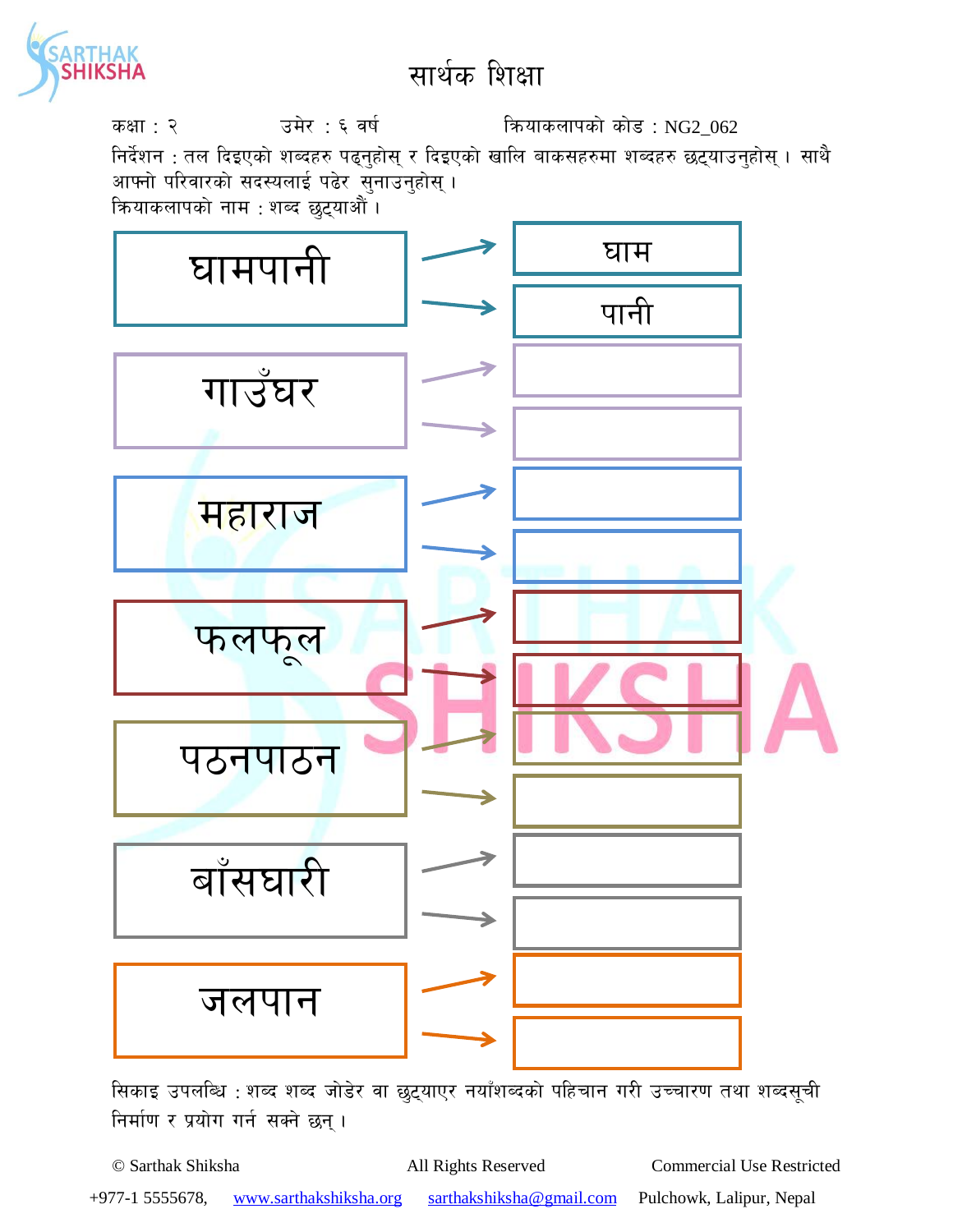

## सार्थक शिक्षा

कक्षा : २  $\overline{3}$  उमेर : ६ वर्ष : कियाकलापको कोड : NG2\_063 निर्देशन : तल दिइएको शब्दहरु पढ्नुहोस् र दिइएको खालि बाकसमा जोडेर लेख्नुहोस् । साथै आफ्नो परिवारको सदस्यलाई पढेर सुनाउनुहोस् । क्रियाकलापको नाम : शब्द जोडौं ।



सिकाइ उपलब्धि : शब्द शब्द जोडेर वा छुट्याएर नयाँशब्दको पहिचान गरी उच्चारण तथा शब्दसूची तिर्माण र प्रयोग गर्न सक्ने छन्।